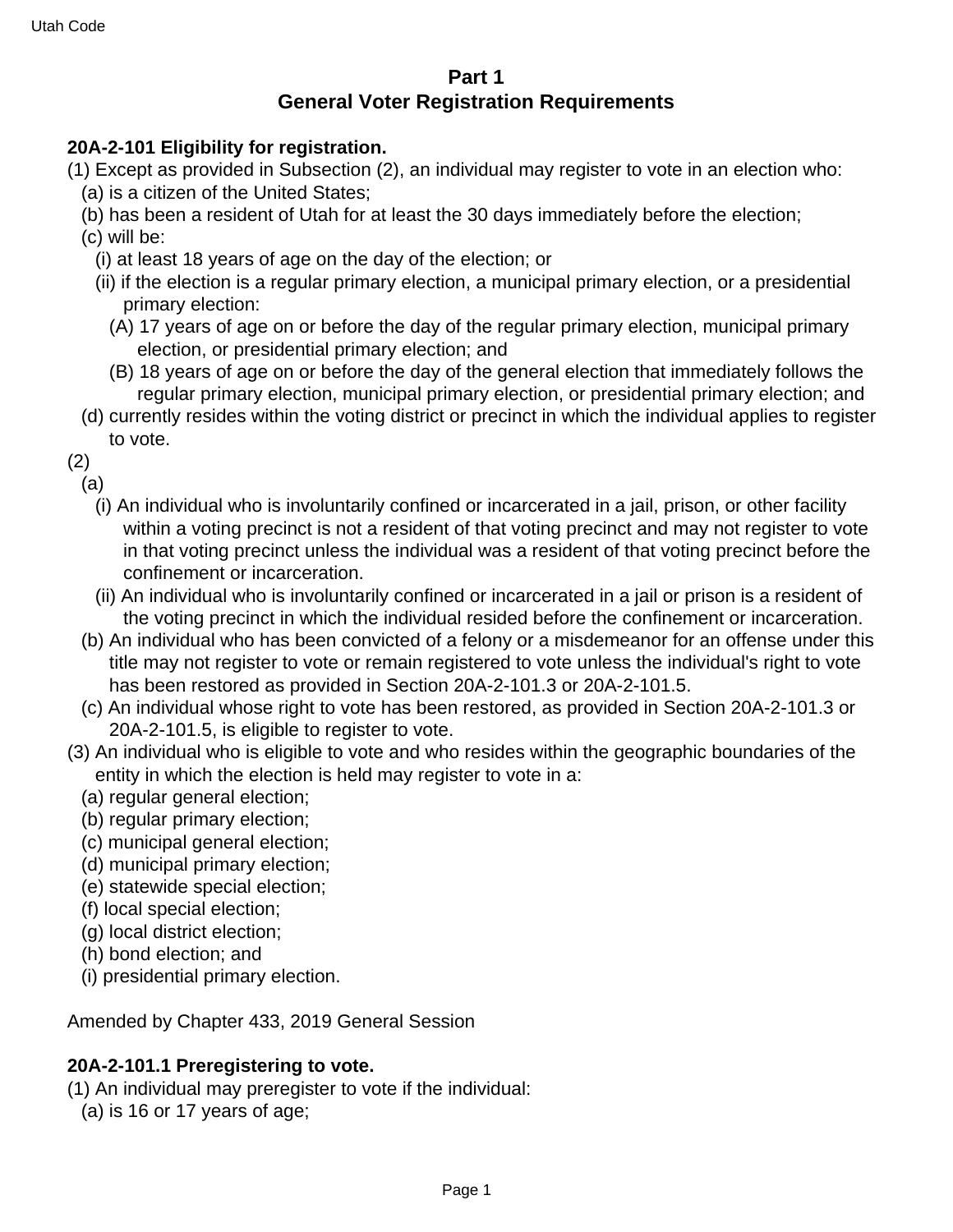- (b) is not eligible to register to vote because the individual does not comply with the age requirements described in Subsection 20A-2-101(1)(c);
- (c) is a citizen of the United States;
- (d) has been a resident of Utah for at least 30 days; and
- (e) currently resides within the voting district or precinct in which the individual preregisters to vote.
- (2) An individual described in Subsection (1) may not vote in an election and is not registered to vote until:
	- (a) the individual is otherwise eligible to register to vote because the individual complies with the age requirements described in Subsection 20A-2-101(1)(c); and
	- (b) the county clerk registers the individual to vote under Subsection (4).
- (3) An individual who preregisters to vote shall:
	- (a) complete a voter registration form, including an indication that the individual is preregistering to vote; and
	- (b) submit the voter registration form to a county clerk in person, by mail, or in any other manner authorized by this chapter for the submission of a voter registration form.
- (4)
	- (a) A county clerk shall:
		- (i) retain the voter registration form of an individual who meets the qualifications for preregistration and who submits a completed voter registration form to the county clerk under Subsection (3)(b);
		- (ii) register the individual to vote in the next election in which the individual will be eligible to vote, before the voter registration deadline established in Section 20A-2-102.5 for that election; and
		- (iii) send a notice to the individual that:
			- (A) informs the individual that the individual's voter registration form has been accepted as an application for preregistration;
			- (B) informs the individual that the individual will be registered to vote in the next election in which the individual will be eligible to vote; and
			- (C) indicates in which election the individual will be registered to vote.
	- (b) An individual who the county clerk registers under Subsection (4)(a)(ii) is considered to have applied for voter registration on the earlier of:
		- (i) the day of the voter registration deadline immediately preceding the election day on which the individual will be at least 18 years of age; or
		- (ii) the day on which the individual turns 18 years of age.
	- (c) A county clerk shall refer a voter registration form to the county attorney for investigation and possible prosecution if the clerk or the clerk's designee believes the individual is attempting to preregister to vote in an election in which the individual will not be legally entitled to vote.
- (5)
	- (a) The lieutenant governor or a county clerk shall classify the voter registration record of an individual who preregisters to vote as a private record until the day on which the individual turns 18 years of age.
	- (b) On the day on which the individual described in Subsection (5)(a) turns 18 years of age, the lieutenant governor or county clerk shall classify the individual's voter registration record as a public record in accordance with Subsection 63G-2-301(2)(l).
- (6) If an individual who is at least 18 years of age erroneously indicates on the voter registration form that the individual is preregistering to vote, the county clerk shall consider the form as a voter registration form and shall process the form in accordance with this chapter.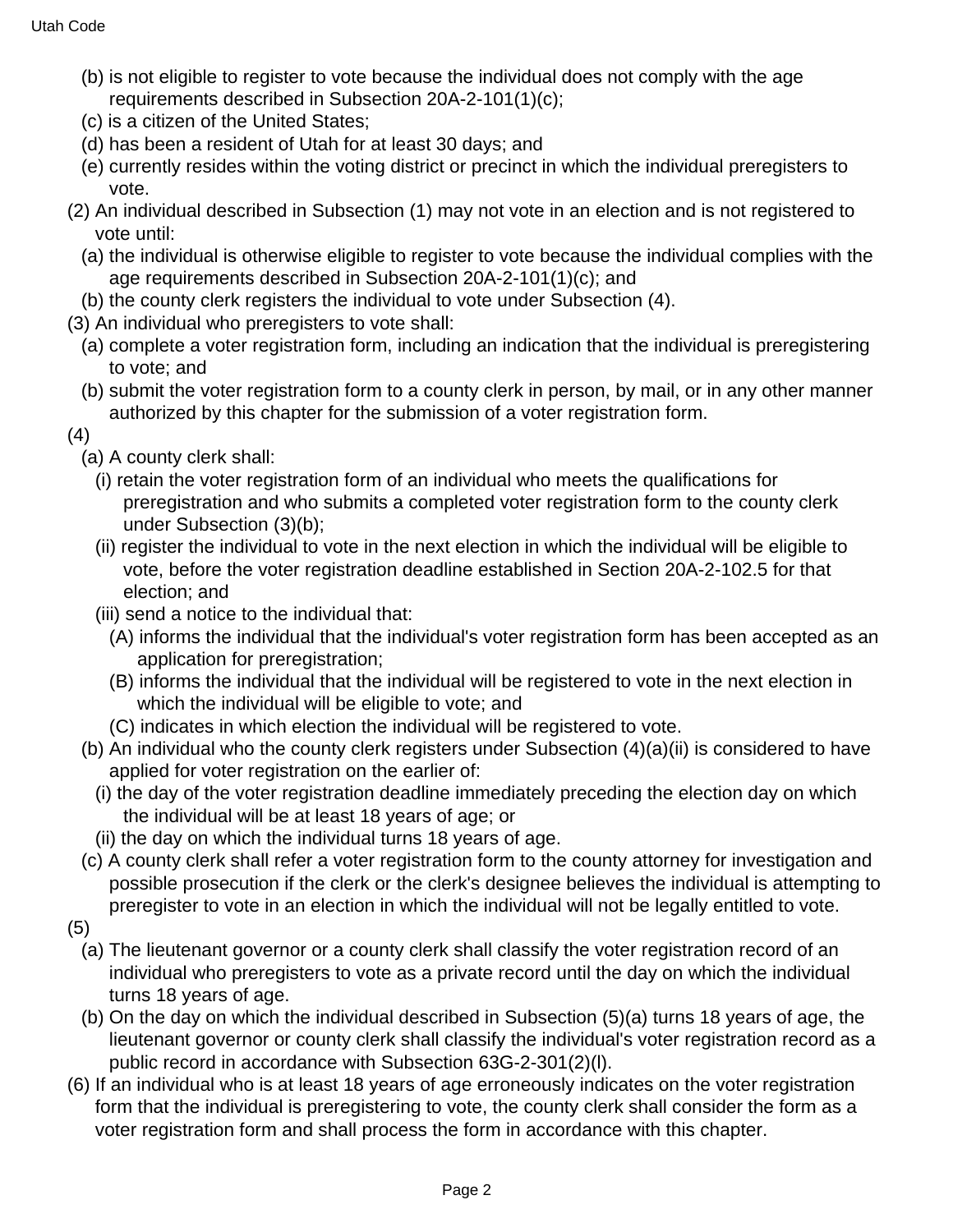Amended by Chapter 223, 2018 General Session

## **20A-2-101.3 Convicted misdemeanants -- Restoration of right to vote or hold office.**

- (1) As used in this section, "misdemeanant" means a person convicted of a misdemeanor for an offense under this title.
- (2) A misdemeanant's right to register to vote and to vote in an election is restored when the misdemeanant:
	- (a) is sentenced to probation; or
	- (b) has successfully completed the term of incarceration to which the misdemeanant was sentenced.
- (3) A misdemeanant's right to hold elective office is restored when:
	- (a) the misdemeanor for an offense under this title is expunged as provided in Title 77, Chapter 40a, Expungement; or
	- (b)
		- (i) five years have passed since the date of the misdemeanant's most recent misdemeanor conviction of an offense under this title;
		- (ii) the misdemeanant has paid all court-ordered restitution and fines; and
		- (iii) for each misdemeanor conviction that has not been expunged, the misdemeanant has:
			- (A) completed probation in relation to the misdemeanor; or
			- (B) successfully completed the term of incarceration associated with the misdemeanor.

Enacted by Chapter 395, 2011 General Session

## **20A-2-101.5 Convicted felons -- Restoration of right to vote and right to hold office.**

- (1) As used in this section, "convicted felon" means a person convicted of a felony in any state or federal court of the United States.
- (2) Each convicted felon's right to register to vote and to vote in an election is restored when:
	- (a) the felon is sentenced to probation;
	- (b) the felon is granted parole; or
	- (c) the felon has successfully completed the term of incarceration to which the felon was sentenced.
- (3) Except as provided by Subsection (4), a convicted felon's right to hold elective office is restored when:
	- (a) all of the felon's felony convictions have been expunged; or

(b)

- (i) 10 years have passed since the date of the felon's most recent felony conviction;
- (ii) the felon has paid all court-ordered restitution and fines; and
- (iii) for each felony conviction that has not been expunged, the felon has:
	- (A) completed probation in relation to the felony;
	- (B) been granted parole in relation to the felony; or
- (C) successfully completed the term of incarceration associated with the felony.
- (4) An individual who has been convicted of a grievous sexual offense, as defined in Section 76-1-101.5, against a child, may not hold the office of State Board of Education member or local school board member.

Amended by Chapter 430, 2022 General Session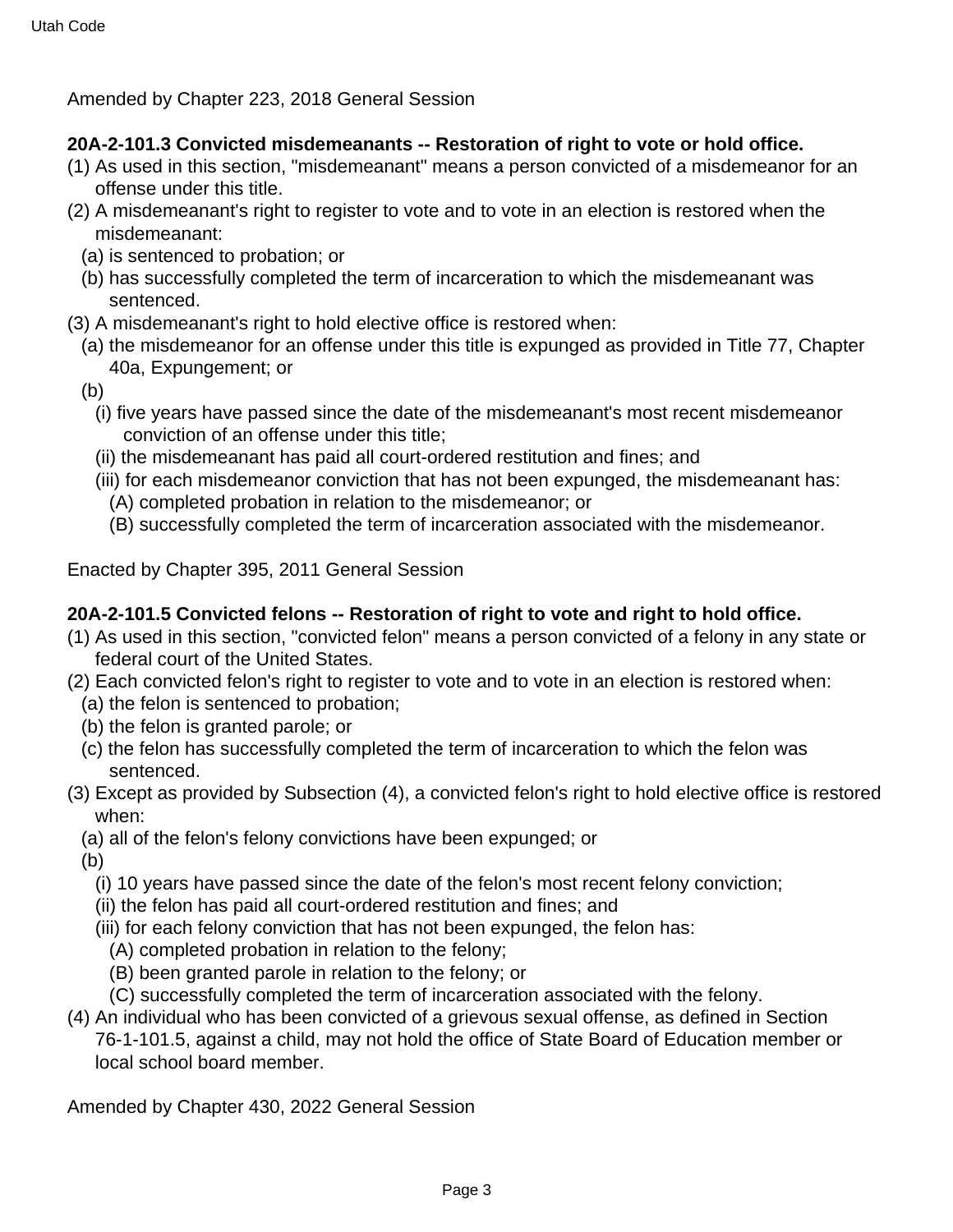# **20A-2-102 Registration a prerequisite to voting.**

- (1) Except as provided in Subsection (2), a person may not vote at any election unless that person is registered to vote as required by this chapter.
- (2) A person may vote a provisional ballot for an election as provided in Section 20A-2-307.

Amended by Chapter 231, 2014 General Session

## **20A-2-102.5 Voter registration deadline.**

- (1) Except as otherwise provided in Chapter 16, Uniform Military and Overseas Voters Act, an individual who fails to timely submit a correctly completed voter registration form may not vote in the election.
- (2) The voter registration deadline is as follows:
	- (a) the voter registration must be received by the county clerk no later than 5 p.m. 11 calendar days before the date of the election, if the individual registers to vote:
		- (i) at the office of the county clerk, in accordance with Section 20A-2-201;
		- (ii) by mail, in accordance with Section 20A-2-202;
		- (iii) via an application for a driver license, in accordance with Section 20A-2-204;
		- (iv) via a public assistance agency or a discretionary voter registration agency, in accordance with Section 20A-2-205; or
		- (v) via electronic registration, in accordance with Section 20A-2-206;
	- (b) before the polls close on the last day of early voting, described in Section 20A-3a-601, if the individual registers by casting a provisional ballot at an early voting location in accordance with Section 20A-2-207; or
	- (c) before polls close on the date of the election, if the individual registers to vote on the date of the election by casting a provisional ballot, in accordance with Section 20A-2-207.

Amended by Chapter 31, 2020 General Session

#### **20A-2-103 Special elections -- Lists of voters.**

(1)

- (a) A special registration of voters is not required for a statewide or local special election.
- (b) The last official or revised register is the register for the statewide or local special election.
- (2) If a statewide or local special election is held at the same time and place as a regular general election, a municipal general election, or a primary, persons qualified to vote at those elections may also vote in the statewide or local special election.
- (3) If a statewide or local special election is held on a date other than the date of a regular or municipal general election, the county clerk of each county in which the municipality or entity is wholly or partly located shall register persons to vote in that election during regular office hours in accordance with the requirements of this chapter.
- (4) The county clerk of each county in which the entity holding the statewide or local special election is located shall make registration lists or copies of those lists available at each polling place for use by registered voters entitled to use those polling places.

Amended by Chapter 264, 2006 General Session

#### **20A-2-104 Voter registration form -- Registered voter lists -- Fees for copies.**

(1)

(a) As used in this section: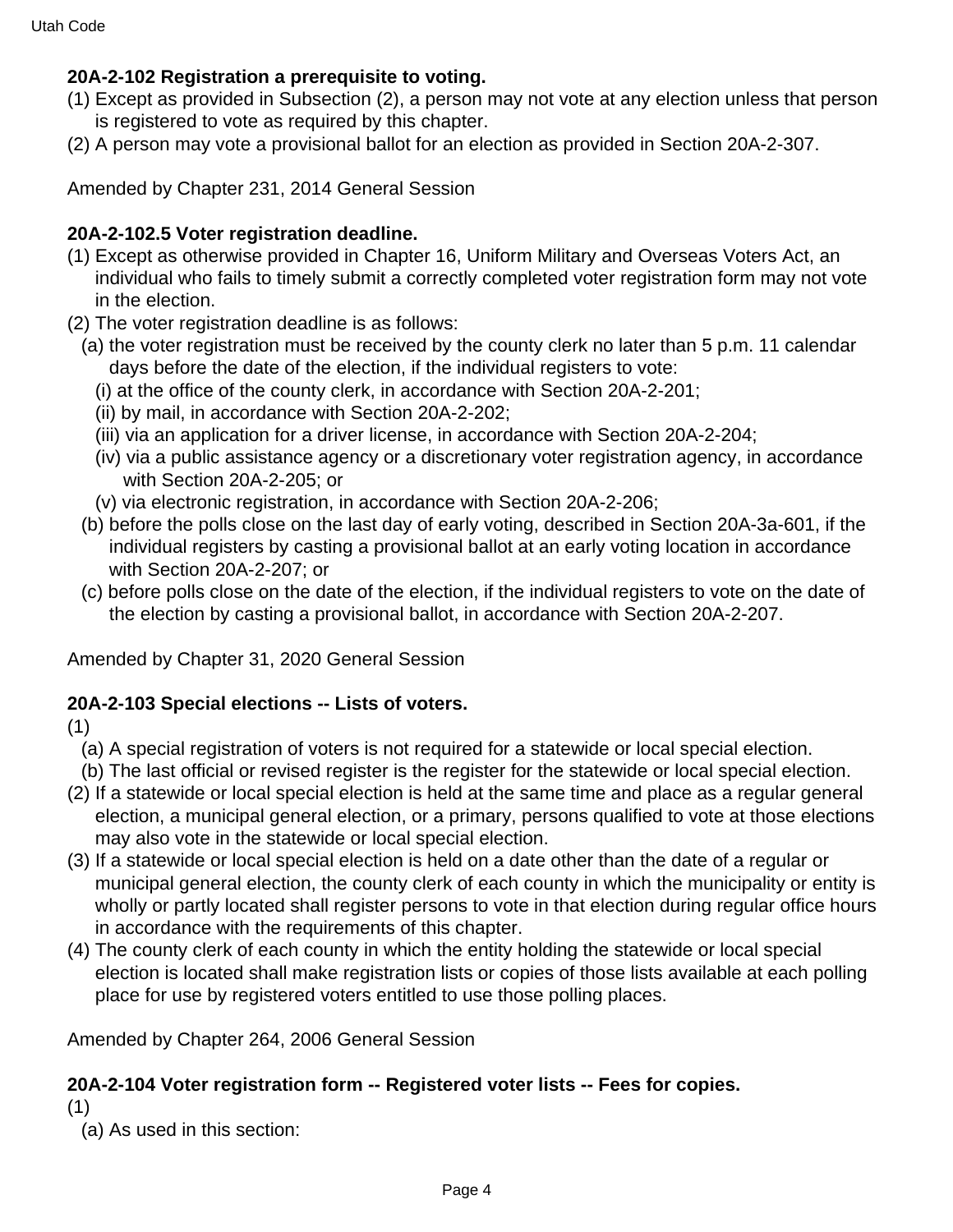- (i) "Candidate for public office" means an individual:
	- (A) who files a declaration of candidacy for a public office;
	- (B) who files a notice of intent to gather signatures under Section 20A-9-408; or
	- (C) employed by, under contract with, or a volunteer of, an individual described in Subsection  $(1)(a)(i)(A)$  or  $(B)$  for political campaign purposes.
- (ii) "Dating violence" means the same as that term is defined in Section 78B-7-402 and the federal Violence Against Women Act of 1994, as amended.
- (iii) "Domestic violence" means the same as that term is defined in Section 77-36-1 and the federal Violence Against Women Act of 1994, as amended.
- (b) An individual applying for voter registration, or an individual preregistering to vote, shall complete a voter registration form in substantially the following form:

-----------------------------------------------------------------------------------------------------------------

#### UTAH ELECTION REGISTRATION FORM

Are you a citizen of the United States of America? The Ves No If you checked "no" to the above question, do not complete this form. Will you be 18 years of age on or before election day? Yes No If you checked "no" to the above question, are you 16 or 17 years of age and preregistering to vote? Yes No If you checked "no" to both of the prior two questions, do not complete this form.

Name of Voter

| First                                                  | Middle | Last |
|--------------------------------------------------------|--------|------|
| Utah Driver License or Utah Identification Card Number |        |      |
| Date of Birth                                          |        |      |
| Street Address of Principal Place of Residence         |        |      |

| City | County                                                    | <b>State</b> | Zip Code |
|------|-----------------------------------------------------------|--------------|----------|
|      |                                                           |              |          |
|      |                                                           |              |          |
|      | Last four digits of Social Security Number                |              |          |
|      | Last former address at which I was registered to vote (if |              |          |
|      |                                                           |              |          |

| City                   | County | State | Zip Code |
|------------------------|--------|-------|----------|
| <b>Political Party</b> |        |       |          |

Political Party

(a listing of each registered political party, as defined in Section 20A-8-101 and maintained by the lieutenant governor under Section 67-1a-2, with each party's name preceded by a checkbox)

❏Unaffiliated (no political party preference) ❏Other (Please specify)\_\_\_\_\_\_\_\_\_\_\_\_\_\_\_\_\_\_\_

 I do swear (or affirm), subject to penalty of law for false statements, that the information contained in this form is true, and that I am a citizen of the United States and a resident of the state of Utah, residing at the above address. Unless I have indicated above that I am preregistering to vote in a later election, I will be at least 18 years of age and will have resided in Utah for 30 days immediately before the next election. I am not a convicted felon currently incarcerated for commission of a felony.

Signed and sworn

\_\_\_\_\_\_\_\_\_\_\_\_\_\_\_\_\_\_\_\_\_\_\_\_\_\_\_\_\_\_\_\_\_\_\_\_\_\_\_\_\_\_\_\_\_\_\_\_\_\_\_\_\_\_\_\_\_\_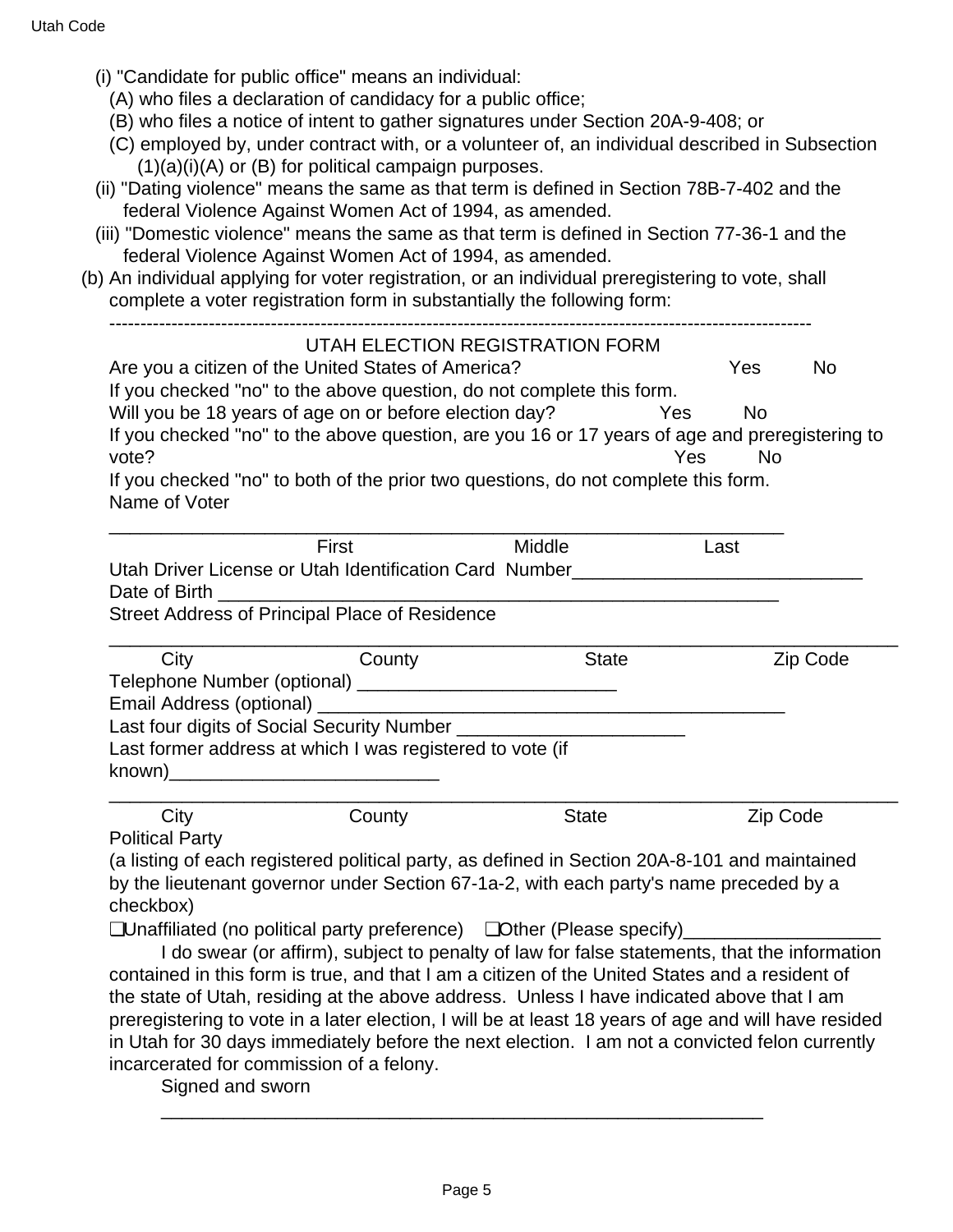Voter's Signature (month/day/year).

#### PRIVACY INFORMATION

 Voter registration records contain some information that is available to the public, such as your name and address, some information that is available only to government entities, and some information that is available only to certain third parties in accordance with the requirements of law.

 Your driver license number, identification card number, social security number, email address, full date of birth, and phone number are available only to government entities. Your year of birth is available to political parties, candidates for public office, certain third parties, and their contractors, employees, and volunteers, in accordance with the requirements of law.

 You may request that all information on your voter registration records be withheld from all persons other than government entities, political parties, candidates for public office, and their contractors, employees, and volunteers, by indicating here:

 \_\_\_\_\_ Yes, I request that all information on my voter registration records be withheld from all persons other than government entities, political parties, candidates for public office, and their contractors, employees, and volunteers.

REQUEST FOR ADDITIONAL PRIVACY PROTECTION

 In addition to the protections provided above, you may request that all information on your voter registration records be withheld from all political parties, candidates for public office, and their contractors, employees, and volunteers, by submitting a withholding request form, and any required verification, as described in the following paragraphs.

 A person may request that all information on the person's voter registration records be withheld from all political parties, candidates for public office, and their contractors, employees, and volunteers, by submitting a withholding request form with this registration record, or to the lieutenant governor or a county clerk, if the person is or is likely to be, or resides with a person who is or is likely to be, a victim of domestic violence or dating violence.

 A person may request that all information on the person's voter registration records be withheld from all political parties, candidates for public office, and their contractors, employees, and volunteers, by submitting a withholding request form and any required verification with this registration form, or to the lieutenant governor or a county clerk, if the person is, or resides with a person who is, a law enforcement officer, a member of the armed forces, a public figure, or protected by a protective order or a protection order. CITIZENSHIP AFFIDAVIT

Name:

Name at birth, if different:

Place of birth:

Date of birth:

Date and place of naturalization (if applicable):

 I hereby swear and affirm, under penalties for voting fraud set forth below, that I am a citizen and that to the best of my knowledge and belief the information above is true and correct.

#### Signature of Applicant

\_\_\_\_\_\_\_\_\_\_\_\_\_\_\_\_\_\_\_\_\_\_\_\_\_\_\_\_

 In accordance with Section 20A-2-401, the penalty for willfully causing, procuring, or allowing yourself to be registered or preregistered to vote if you know you are not entitled to register or preregister to vote is up to one year in jail and a fine of up to \$2,500.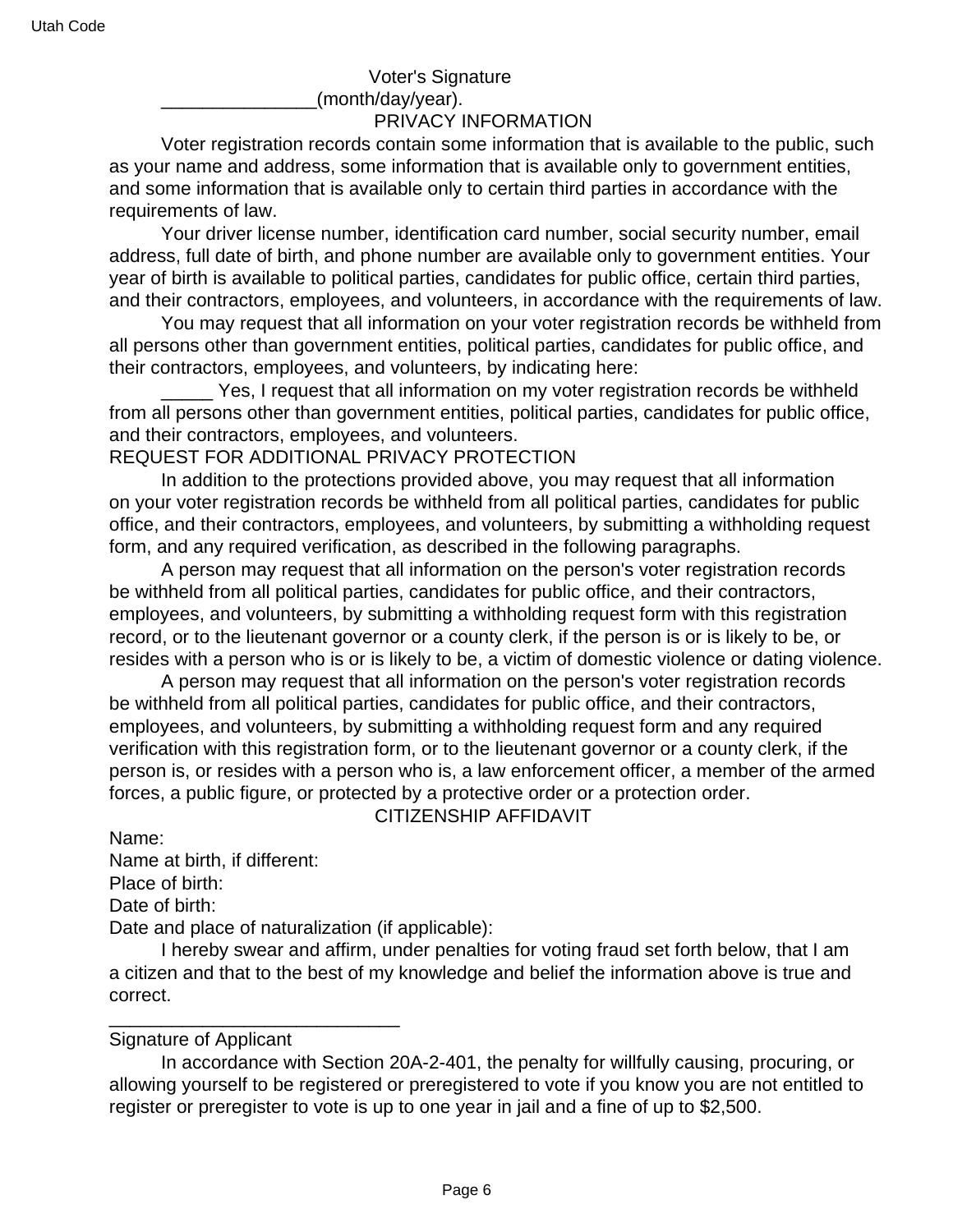|     | NOTICE: IN ORDER TO BE ALLOWED TO VOTE, YOU MUST PRESENT VALID VOTER<br><b>IDENTIFICATION TO THE POLL WORKER BEFORE VOTING, WHICH MUST BE A VALID</b><br>FORM OF PHOTO IDENTIFICATION THAT SHOWS YOUR NAME AND PHOTOGRAPH;<br><b>OR</b>                                                                                                                                                                                                                                                                 |
|-----|---------------------------------------------------------------------------------------------------------------------------------------------------------------------------------------------------------------------------------------------------------------------------------------------------------------------------------------------------------------------------------------------------------------------------------------------------------------------------------------------------------|
|     | TWO DIFFERENT FORMS OF IDENTIFICATION THAT SHOW YOUR NAME AND<br><b>CURRENT ADDRESS.</b><br>FOR OFFICIAL USE ONLY                                                                                                                                                                                                                                                                                                                                                                                       |
|     | Type of I.D.                                                                                                                                                                                                                                                                                                                                                                                                                                                                                            |
|     |                                                                                                                                                                                                                                                                                                                                                                                                                                                                                                         |
|     | Voting I.D. Number __________________________                                                                                                                                                                                                                                                                                                                                                                                                                                                           |
|     | (c) Beginning May 1, 2022, the voter registration form described in Subsection (1)(b) shall include<br>a section in substantially the following form:                                                                                                                                                                                                                                                                                                                                                   |
|     | <b>BALLOT NOTIFICATIONS</b>                                                                                                                                                                                                                                                                                                                                                                                                                                                                             |
|     | If you have provided a phone number or email address, you can receive notifications by<br>text message or email regarding the status of a ballot that is mailed to you or a ballot that you<br>deposit in the mail or in a ballot drop box, by indicating here:                                                                                                                                                                                                                                         |
|     | Yes, I would like to receive electronic notifications regarding the status of my                                                                                                                                                                                                                                                                                                                                                                                                                        |
|     | ballot.                                                                                                                                                                                                                                                                                                                                                                                                                                                                                                 |
| (2) |                                                                                                                                                                                                                                                                                                                                                                                                                                                                                                         |
|     | (a) Except as provided under Subsection (2)(b), the county clerk shall retain a copy of each voter<br>registration form in a permanent countywide alphabetical file, which may be electronic or<br>some other recognized system.                                                                                                                                                                                                                                                                        |
|     | (b) The county clerk may transfer a superseded voter registration form to the Division of Archives                                                                                                                                                                                                                                                                                                                                                                                                      |
|     | and Records Service created under Section 63A-12-101.                                                                                                                                                                                                                                                                                                                                                                                                                                                   |
| (3) |                                                                                                                                                                                                                                                                                                                                                                                                                                                                                                         |
| (4) | (a) Each county clerk shall retain lists of currently registered voters.<br>(b) The lieutenant governor shall maintain a list of registered voters in electronic form.<br>(c) If there are any discrepancies between the two lists, the county clerk's list is the official list.<br>(d) The lieutenant governor and the county clerks may charge the fees established under the<br>authority of Subsection 63G-2-203(10) to individuals who wish to obtain a copy of the list of<br>registered voters. |
|     | (a) As used in this Subsection (4), "qualified person" means:                                                                                                                                                                                                                                                                                                                                                                                                                                           |
|     | (i) a government official or government employee acting in the government official's or<br>government employee's capacity as a government official or a government employee;<br>(ii) a health care provider, as defined in Section 26-33a-102, or an agent, employee, or<br>independent contractor of a health care provider;                                                                                                                                                                           |
|     | (iii) an insurance company, as defined in Section 67-4a-102, or an agent, employee, or                                                                                                                                                                                                                                                                                                                                                                                                                  |
|     | independent contractor of an insurance company;                                                                                                                                                                                                                                                                                                                                                                                                                                                         |
|     | (iv) a financial institution, as defined in Section 7-1-103, or an agent, employee, or independent<br>contractor of a financial institution;                                                                                                                                                                                                                                                                                                                                                            |
|     | (v) a political party, or an agent, employee, or independent contractor of a political party;                                                                                                                                                                                                                                                                                                                                                                                                           |
|     | (vi) a candidate for public office, or an employee, independent contractor, or volunteer of a<br>candidate for public office; or                                                                                                                                                                                                                                                                                                                                                                        |
|     | (vii) a person, or an agent, employee, or independent contractor of the person, who:                                                                                                                                                                                                                                                                                                                                                                                                                    |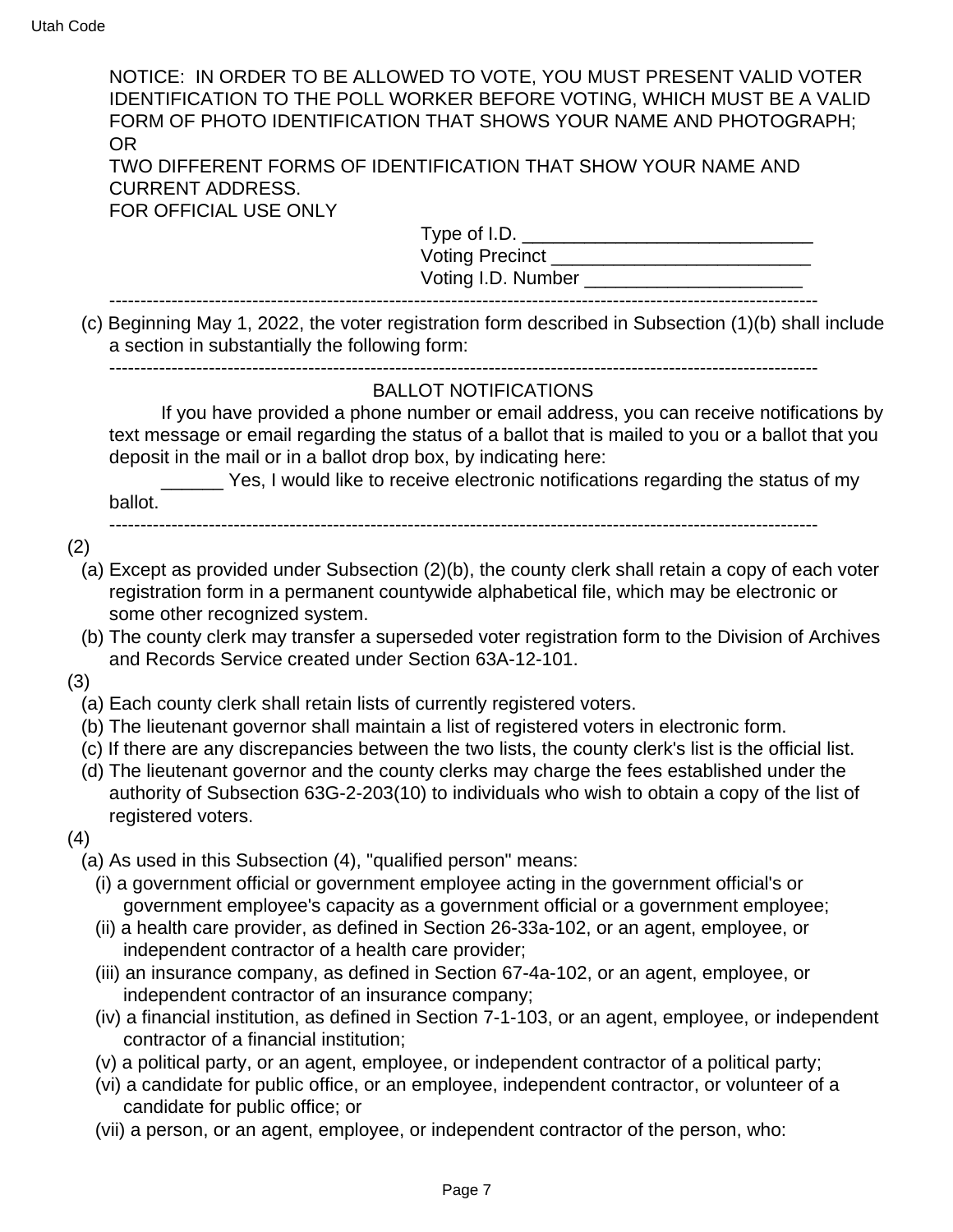- (A) provides the year of birth of a registered voter that is obtained from the list of registered voters only to a person who is a qualified person;
- (B) verifies that a person, described in Subsection  $(4)(a)(vi)(A)$ , to whom a year of birth that is obtained from the list of registered voters is provided, is a qualified person;
- (C) ensures, using industry standard security measures, that the year of birth of a registered voter that is obtained from the list of registered voters may not be accessed by a person other than a qualified person;
- (D) verifies that each qualified person, other than a qualified person described in Subsection  $(4)(a)(i)$ ,  $(v)$ , or  $(vi)$ , to whom the person provides the year of birth of a registered voter that is obtained from the list of registered voters, will only use the year of birth to verify the accuracy of personal information submitted by an individual or to confirm the identity of a person in order to prevent fraud, waste, or abuse;
- (E) verifies that each qualified person described in Subsection (4)(a)(i), to whom the person provides the year of birth of a registered voter that is obtained from the list of registered voters, will only use the year of birth in the qualified person's capacity as a government official or government employee; and
- $(F)$  verifies that each qualified person described in Subsection  $(4)(a)(v)$  or (vi), to whom the person provides the year of birth of a registered voter that is obtained from the list of registered voters, will only use the year of birth for a political purpose of the political party or candidate for public office.
- (b) Notwithstanding Subsection 63G-2-302(1)(j)(iv), and except as provided in Subsection 63G-2-302(1)(k) or (l), the lieutenant governor or a county clerk shall, when providing the list of registered voters to a qualified person under this section, include, with the list, the years of birth of the registered voters, if:
	- (i) the lieutenant governor or a county clerk verifies the identity of the person and that the person is a qualified person; and
	- (ii) the qualified person signs a document that includes the following:
		- (A) the name, address, and telephone number of the person requesting the list of registered voters;
		- (B) an indication of the type of qualified person that the person requesting the list claims to be;
		- (C) a statement regarding the purpose for which the person desires to obtain the years of birth;
		- (D) a list of the purposes for which the qualified person may use the year of birth of a registered voter that is obtained from the list of registered voters;
		- (E) a statement that the year of birth of a registered voter that is obtained from the list of registered voters may not be provided or used for a purpose other than a purpose described under Subsection (4)(b)(ii)(D);
		- (F) a statement that if the person obtains the year of birth of a registered voter from the list of registered voters under false pretenses, or provides or uses the year of birth of a registered voter that is obtained from the list of registered voters in a manner that is prohibited by law, is guilty of a class A misdemeanor and is subject to a civil fine;
		- (G) an assertion from the person that the person will not provide or use the year of birth of a registered voter that is obtained from the list of registered voters in a manner that is prohibited by law; and
		- (H) notice that if the person makes a false statement in the document, the person is punishable by law under Section 76-8-504.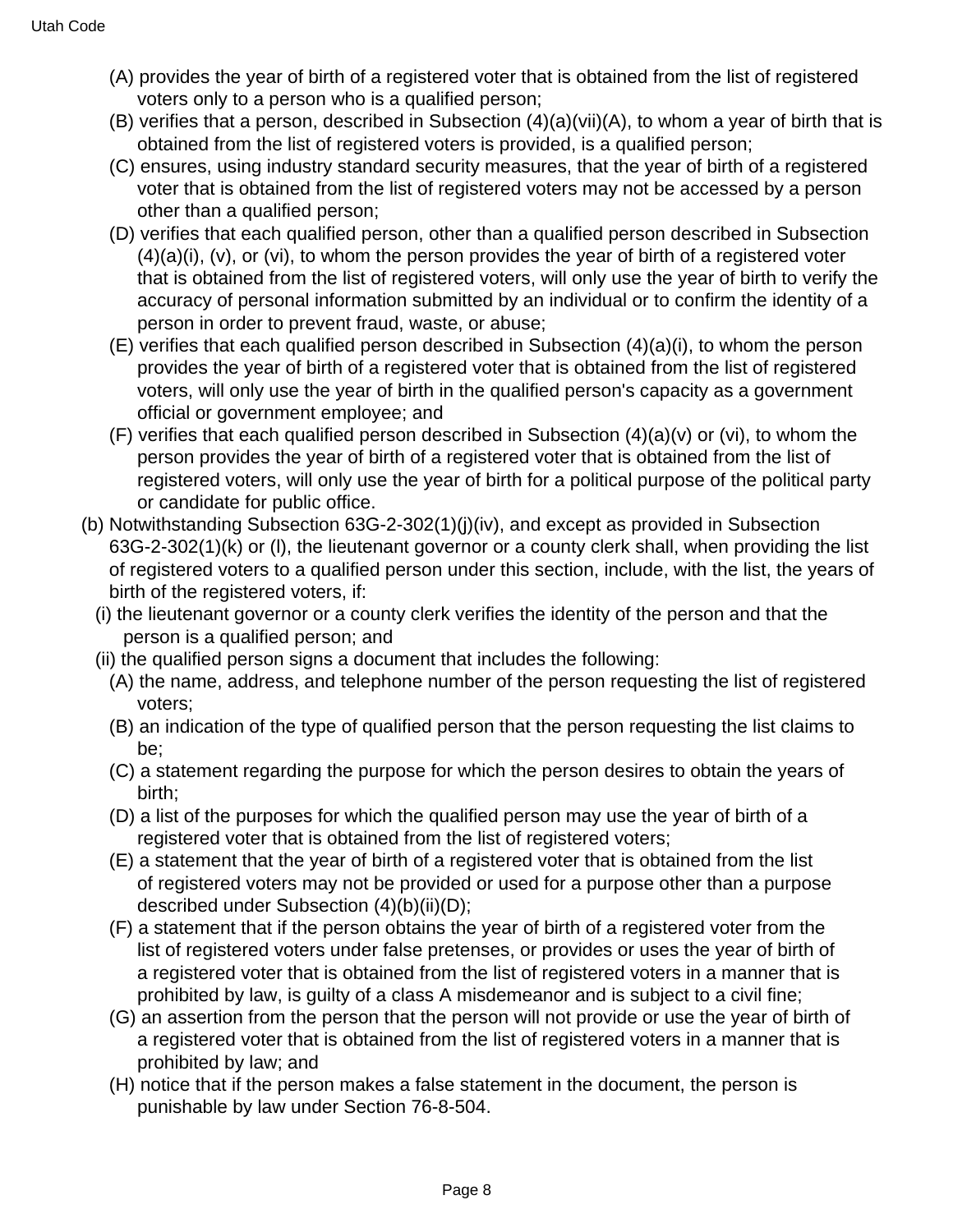- (c) The lieutenant governor or a county clerk may not disclose the year of birth of a registered voter to a person that the lieutenant governor or county clerk reasonably believes:
	- (i) is not a qualified person or a person described in Subsection (4)(l); or
	- (ii) will provide or use the year of birth in a manner prohibited by law.
- (d) The lieutenant governor or a county clerk may not disclose the voter registration form of a person, or information included in the person's voter registration form, whose voter registration form is classified as private under Subsection (4)(h) to a person other than:
	- (i) a government official or government employee acting in the government official's or government employee's capacity as a government official or government employee; or
	- (ii) except as provided in Subsection (7) and subject to Subsection (4)(e), a person described in Subsection (4)(a)(v) or (vi) for a political purpose.
- (e) When disclosing a record or information under Subsection (4)(d)(ii), the lieutenant governor or county clerk shall exclude the information described in Subsection 63G-2-302(1)(j), other than the year of birth.
- (f) The lieutenant governor or a county clerk may not disclose a withholding request form, described in Subsections (7) and (8), submitted by an individual, or information obtained from that form, to a person other than a government official or government employee acting in the government official's or government employee's capacity as a government official or government employee.
- (g) A person is guilty of a class A misdemeanor if the person:
	- (i) obtains the year of birth of a registered voter from the list of registered voters under false pretenses;
	- (ii) uses or provides the year of birth of a registered voter that is obtained from the list of registered voters in a manner that is not permitted by law;
	- (iii) obtains a voter registration record described in Subsection 63G-2-302(1)(k) under false pretenses;
	- (iv) uses or provides information obtained from a voter registration record described in Subsection 63G-2-302(1)(k) in a manner that is not permitted by law;
	- (v) unlawfully discloses or obtains a voter registration record withheld under Subsection (7) or a withholding request form described in Subsections (7) and (8); or
	- (vi) unlawfully discloses or obtains information from a voter registration record withheld under Subsection (7) or a withholding request form described in Subsections (7) and (8).
- (h) The lieutenant governor or a county clerk shall classify the voter registration record of a voter as a private record if the voter:
	- (i) submits a written application, created by the lieutenant governor, requesting that the voter's voter registration record be classified as private;
	- (ii) requests on the voter's voter registration form that the voter's voter registration record be classified as a private record; or
	- (iii) submits a withholding request form described in Subsection (7) and any required verification.
- (i) The lieutenant governor or a county clerk may not disclose to a person described in Subsection (4)(a)(v) or (vi) a voter registration record, or information obtained from a voter registration record, if the record is withheld under Subsection (7).
- (j) In addition to any criminal penalty that may be imposed under this section, the lieutenant governor may impose a civil fine against a person who violates a provision of this section, in an amount equal to the greater of:
	- (i) the product of 30 and the square root of the total number of:
		- (A) records obtained, provided, or used unlawfully, rounded to the nearest whole dollar; or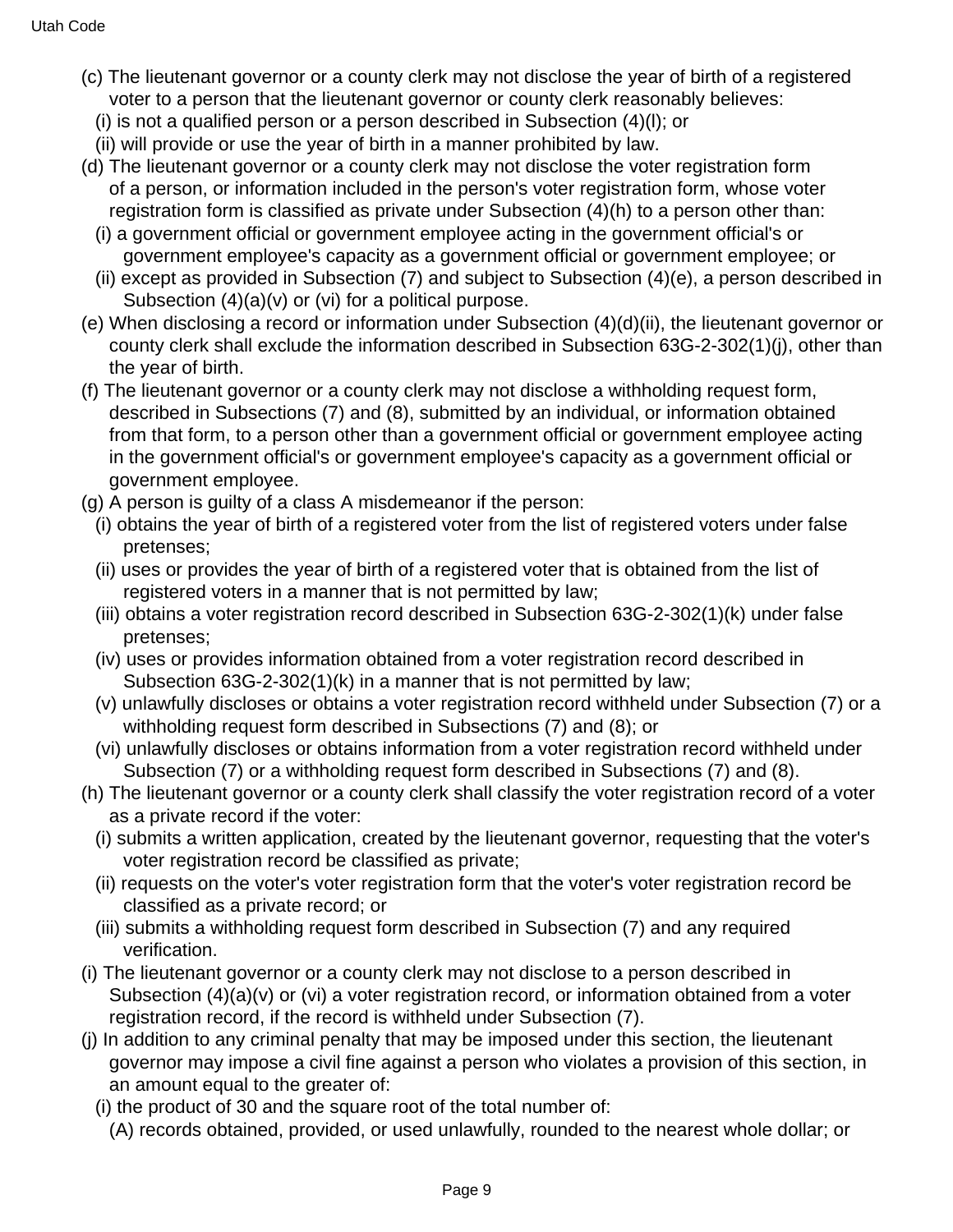- (B) records from which information is obtained, provided, or used unlawfully, rounded to the nearest whole dollar; or
- (ii) \$200.
- (k) A qualified person may not obtain, provide, or use the year of birth of a registered voter, if the year of birth is obtained from the list of registered voters or from a voter registration record, unless the person:
	- (i) is a government official or government employee who obtains, provides, or uses the year of birth in the government official's or government employee's capacity as a government official or government employee;
	- (ii) is a qualified person described in Subsection  $(4)(a)(ii)$ , (iii), or (iv) and obtains or uses the year of birth only to verify the accuracy of personal information submitted by an individual or to confirm the identity of a person in order to prevent fraud, waste, or abuse;
	- (iii) is a qualified person described in Subsection  $(4)(a)(v)$  or (vi) and obtains, provides, or uses the year of birth for a political purpose of the political party or candidate for public office; or
	- (iv) is a qualified person described in Subsection  $(4)(a)(vi)$  and obtains, provides, or uses the year of birth to provide the year of birth to another qualified person to verify the accuracy of personal information submitted by an individual or to confirm the identity of a person in order to prevent fraud, waste, or abuse.
- (l) The lieutenant governor or a county clerk may provide a year of birth to a member of the media, in relation to an individual designated by the member of the media, in order for the member of the media to verify the identity of the individual.
- (m) A person described in Subsection (4)(a)(v) or (vi) may not use or disclose information from a voter registration record for a purpose other than a political purpose.
- (5) When political parties not listed on the voter registration form qualify as registered political parties under Title 20A, Chapter 8, Political Party Formation and Procedures, the lieutenant governor shall inform the county clerks of the name of the new political party and direct the county clerks to ensure that the voter registration form is modified to include that political party.
- (6) Upon receipt of a voter registration form from an applicant, the county clerk or the clerk's designee shall:
	- (a) review each voter registration form for completeness and accuracy; and
	- (b) if the county clerk believes, based upon a review of the form, that an individual may be seeking to register or preregister to vote who is not legally entitled to register or preregister to vote, refer the form to the county attorney for investigation and possible prosecution.
- (7) The lieutenant governor or a county clerk shall withhold from a person, other than a person described in Subsection (4)(a)(i), the voter registration record, and information obtained from the voter registration record, of an individual:
	- (a) who submits a withholding request form, with the voter registration record or to the lieutenant governor or a county clerk, if:
		- (i) the individual indicates on the form that the individual, or an individual who resides with the individual, is a victim of domestic violence or dating violence or is likely to be a victim of domestic violence or dating violence; or
		- (ii) the individual indicates on the form and provides verification that the individual, or an individual who resides with the individual, is:
			- (A) a law enforcement officer;
			- (B) a member of the armed forces, as defined in Section 20A-1-513;
			- (C) a public figure; or
			- (D) protected by a protective order or protection order; or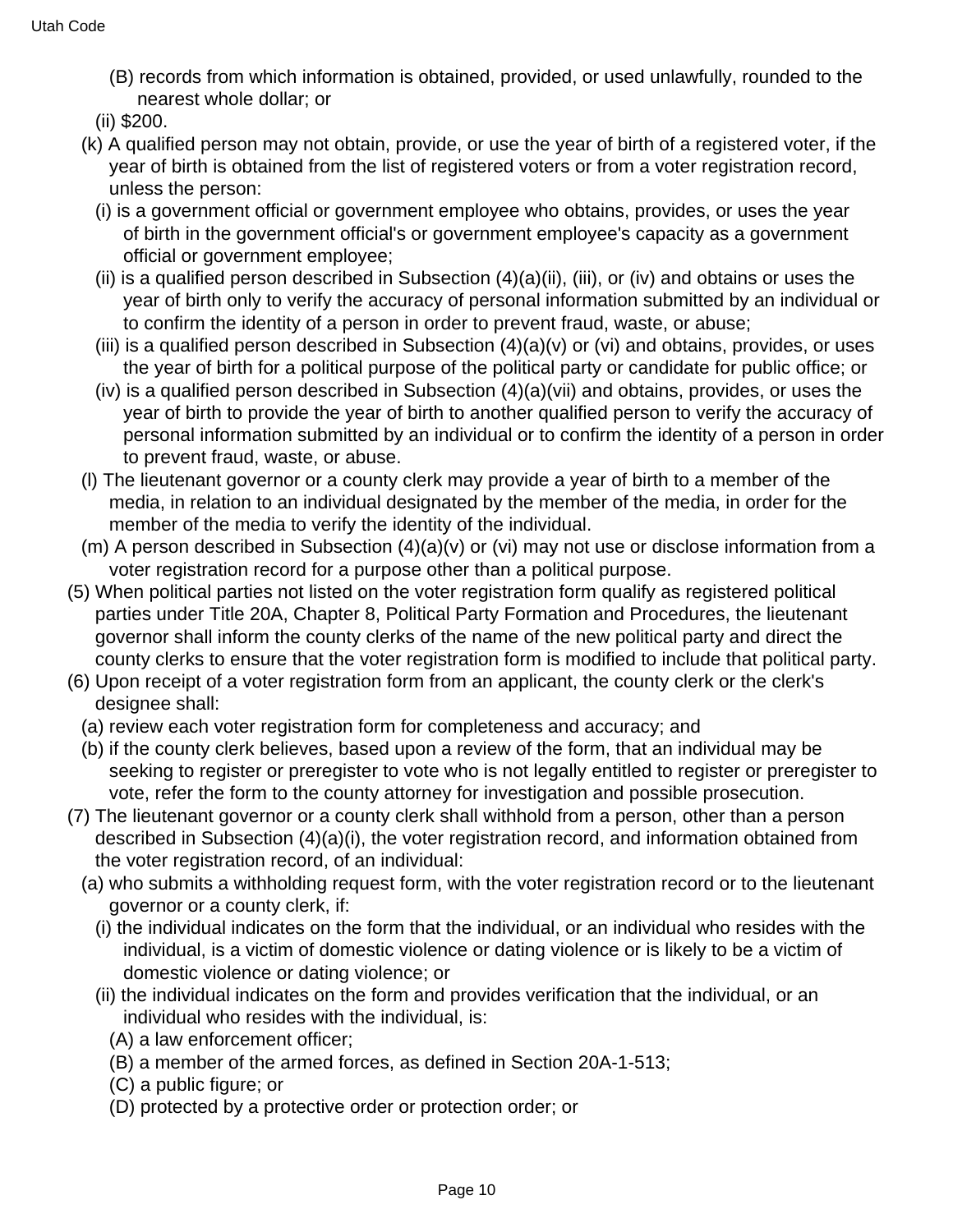- (b) whose voter registration record was classified as a private record at the request of the individual before May 12, 2020.
- (8)
	- (a) The lieutenant governor shall design and distribute the withholding request form described in Subsection (7) to each election officer and to each agency that provides a voter registration form.
	- (b) An individual described in Subsection (7)(a)(i) is not required to provide verification, other than the individual's attestation and signature on the withholding request form, that the individual, or an individual who resides with the individual, is a victim of domestic violence or dating violence or is likely to be a victim of domestic violence or dating violence.
	- (c) The director of elections within the Office of the Lieutenant Governor shall make rules, in accordance with Title 63G, Chapter 3, Utah Administrative Rulemaking Act, establishing requirements for providing the verification described in Subsection (7)(a)(ii).
- (9) An election officer or an employee of an election officer may not encourage an individual to submit, or discourage an individual from submitting, a withholding request form.

Amended by Chapter 100, 2021 General Session

# **20A-2-105 Determining residency.**

- (1) As used in this section:
	- (a) "Principal place of residence" means the single location where a person's habitation is fixed and to which, whenever the person is absent, the person has the intention of returning.
	- (b) "Resident" means a person whose principal place of residence is within a specific voting precinct in Utah.
- (2) Election officials and judges shall apply the standards and requirements of this section when determining whether a person is a resident for purposes of interpreting this title or the Utah Constitution.
- (3)
	- (a) A person resides in Utah if:
		- (i) the person's principal place of residence is within Utah; and
		- (ii) the person has a present intention to maintain the person's principal place of residence in Utah permanently or indefinitely.
	- (b) A person resides within a particular voting precinct if, as of the date of registering to vote, the person's principal place of residence is in that voting precinct.
	- (c) A person's principal place of residence does not change solely because the person is present in Utah, present in a voting precinct, absent from Utah, or absent from the person's voting precinct because the person is:
		- (i) employed in the service of the United States or of Utah;
		- (ii) a student at an institution of learning;
		- (iii) incarcerated in prison or jail; or
		- (iv) residing upon an Indian or military reservation.
	- (d)
		- (i) A member of the armed forces of the United States is not a resident of Utah merely because that member is stationed at a military facility within Utah.
		- (ii) In order to be a resident of Utah, a member of the armed forces described in this Subsection (3)(d) shall meet the other requirements of this section.

(e)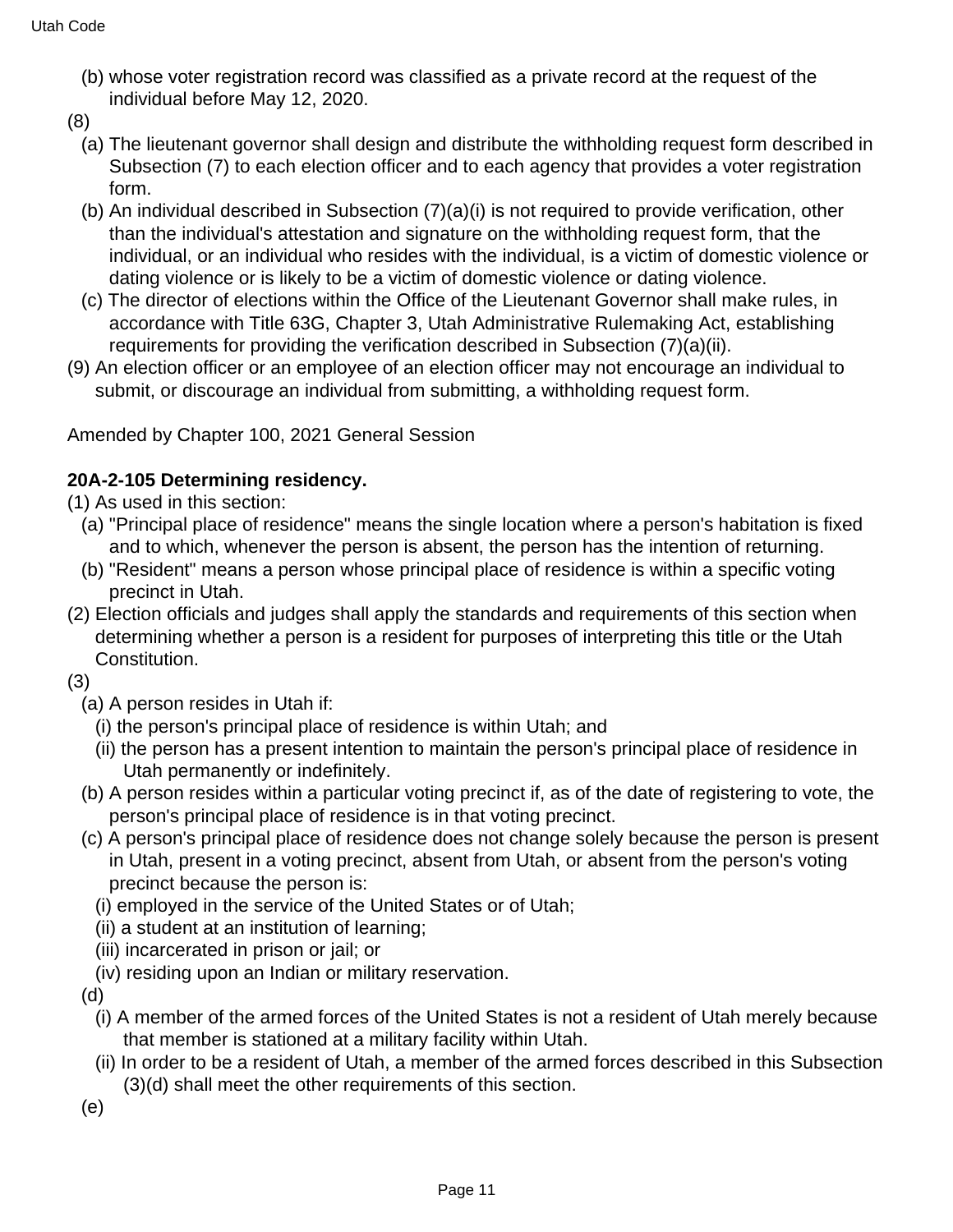- (i) Except as provided in Subsection (3)(e)(ii) or (iii), a person has not lost the person's principal place of residence in Utah or a precinct if that person moves to a foreign country, another state, or another voting precinct within Utah, for temporary purposes with the intention of returning.
- (ii) If a person leaves the state or a voting precinct and votes in another state or voting precinct, the person is no longer a resident of the state or voting precinct that the person left.
- (iii) A person loses the person's principal place of residence in Utah or in a precinct, if, after the person moves to another state or another precinct under Subsection (3)(e)(i), the person forms the intent of making the other state or precinct the person's principal place of residence.
- (f) A person is not a resident of a county or voting precinct if that person comes for temporary purposes and does not intend to make that county or voting precinct the person's principal place of residence.
- (g) A person loses the person's principal place of residence in Utah or in a precinct if the person moves to another state or precinct with the intention of making the other state or precinct the person's principal place of residence.
- (h) If a person moves to another state or precinct with the intent of remaining there for an indefinite time as the person's principal place of residence, the person loses the person's residence in Utah, or in the precinct, even though the person intends to return at some future time.
- (4) An election official or judge shall, in determining a person's principal place of residence, consider the following factors, to the extent that the election official or judge determines the factors to be relevant:
	- (a) where the person's family resides;
	- (b) whether the person is single, married, separated, or divorced;
	- (c) the age of the person;
	- (d) where the person usually sleeps;
	- (e) where the person's minor children attend school;
	- (f) the location of the person's employment, income sources, or business pursuits;
	- (g) the location of real property owned by the person;
	- (h) the person's residence for purposes of taxation or tax exemption; and
	- (i) other relevant factors.

# (5)

- (a) A person has changed the person's principal place of residence if the person:
- (i) acts affirmatively to move from the state or a precinct in the state; and
- (ii) has the intent to remain in another state or precinct.
- (b) A person may not have more than one principal place of residence.
- (c) A person does not lose the person's principal place of residence until the person establishes another principal place of residence.
- (6) In computing the period that a person is a resident, a person shall:
	- (a) include the day on which the person establishes the person's principal place of residence; and
	- (b) exclude the day of the next election.
- (7)
	- (a) Except as provided in Subsection (10), there is a rebuttable presumption that a person's principal place of residence is in Utah and in the voting precinct claimed by the person if the person makes an oath or affirmation upon a registration application form or declaration of candidacy that the person's principal place of residence is in Utah and in the voting precinct claimed by the person.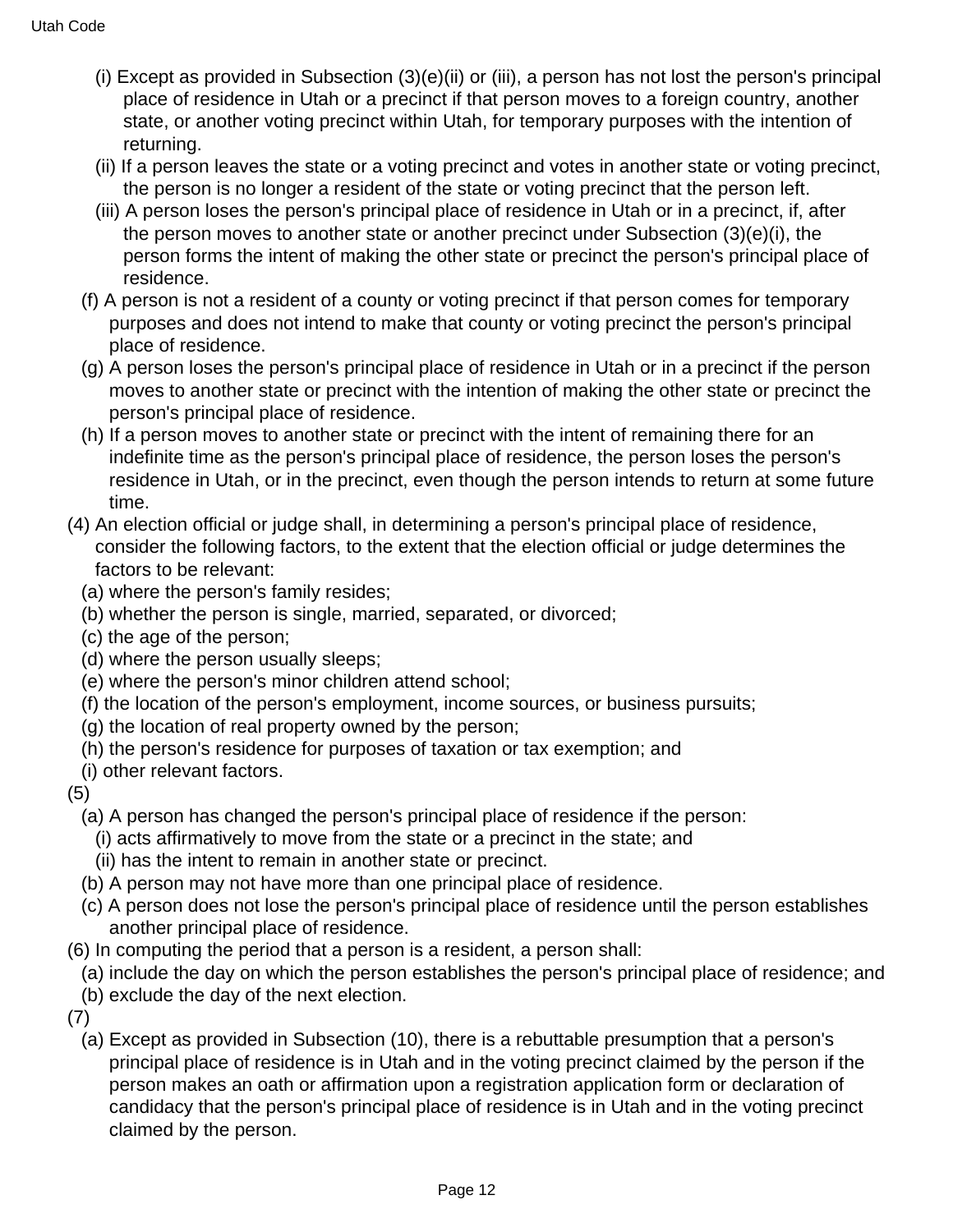- (b) Except as provided in Subsection (10), the election officers and election officials shall allow a person described in Subsection (7)(a) to register and vote, or accept the person's declaration of candidacy, unless, upon a challenge by a registrar or some other person, it is shown by law or by clear and convincing evidence that:
	- (i) the person's principal place of residence is not in Utah; or
	- (ii) the person is incarcerated in prison or jail and did not, before the person was incarcerated in prison or jail, establish the person's principal place of residence in the voting precinct.
- (8)
	- (a) The criteria described in this section for establishing a person's principal place of residence for voting purposes do not apply in relation to the person's location while the person is incarcerated in prison or jail.
	- (b) For voting registration purposes, the principal place of residence of a person incarcerated in prison or jail is the state and voting precinct where the person's principal place of residence was located before incarceration.
- (9) If a person's principal place of residence is a residential parcel of one acre in size or smaller that is divided by the boundary line between two or more counties, that person shall be considered a resident of the county in which a majority of the residential parcel lies.
- (10)
	- (a) If an individual seeking to become a candidate for a political office that includes a durational residency requirement has been absent from the state for a period of more than 180 consecutive days during the applicable residency period, the individual may, at the time that the candidate files a declaration of candidacy, submit evidence to the filing officer to show that the individual intended to return to the state during the time of the individual's absence from the state.
	- (b) There is a rebuttable presumption that an individual described in Subsection (10)(a) intended to return to the state during the individual's absence if:
		- (i) the individual submits evidence of the individual's intent to the filing officer at the time that the individual files a declaration of candidacy; or
		- (ii) the individual was absent from the state because the individual was:
			- (A) employed in the service of the United States or of Utah;
			- (B) a student at an institution of learning; or
			- (C) engaged solely in religious, missionary, philanthropic, or humanitarian activities.
	- (c) If a valid written objection to an individual's declaration of candidacy is filed, there is a rebuttable presumption that an individual described in Subsection (10)(a) did not intend to return to the state during the individual's absence if:
		- (i) the individual did not submit evidence of the individual's intent to the filing officer at the time that the individual filed a declaration of candidacy; and
		- (ii) the individual's absence from the state was not for one of the reasons described in Subsection (10)(b)(ii).
	- (d) An individual must rebut the presumption described in this Subsection (10) by clear and convincing evidence.

Amended by Chapter 183, 2021 General Session

# **20A-2-107 Designating or changing party affiliation -- Times permitted.**

- (1) The county clerk shall:
	- (a) except as provided in Subsection (3) or 20A-2-107.5(1)(c), record the party affiliation designated by the voter on the voter registration form as the voter's party affiliation; or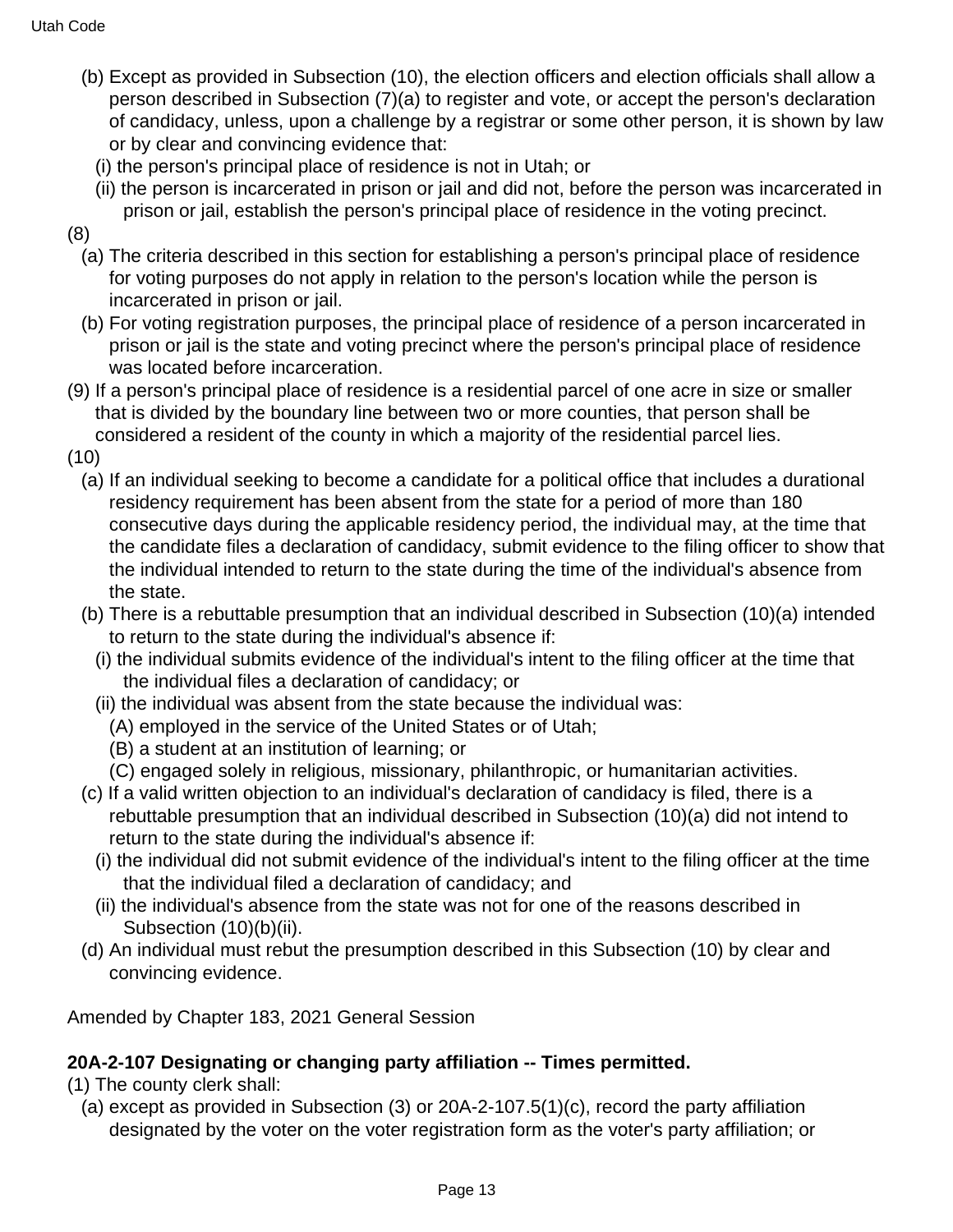- (b) if no political party affiliation is designated by the voter on the voter registration form:
	- (i) except as provided in Subsection (1)(b)(ii), record the voter's party affiliation as the party that the voter designated the last time that the voter designated a party on a voter registration form, unless the voter more recently registered as "unaffiliated"; or
	- (ii) record the voter's party affiliation as "unaffiliated" if the voter:
		- (A) did not previously designate a party;
		- (B) most recently designated the voter's party affiliation as "unaffiliated"; or
		- (C) did not previously register.

(2)

- (a) Any registered voter may designate or change the voter's political party affiliation by complying with the procedures and requirements of this Subsection (2).
- (b) A registered voter may designate or change the voter's political party affiliation by filing a signed form with the county clerk that identifies the registered political party with which the voter chooses to affiliate.
- (c) Except as provided in Subsection (2)(d), a signed form designating or changing a voter's political party affiliation takes effect when the county clerk receives the signed form.
- (d) In an even-numbered year, a form described in Subsection (2)(c) received by the county clerk after March 31 takes effect on the day after that year's regular primary election if the form changes a registered voter's affiliation with one political party to affiliate with another political party.
- (e) Any part of a form described in Subsection (2)(d), other than the voter's designation or change of political party affiliation, takes effect when the county clerk receives the signed form.
- (f) For purposes of Subsection (2)(d), a signed form described in Subsection (2)(c) is received by the county clerk on or before March 31 if:
	- (i) the individual submits the form in person at the county clerk's office no later than 5 p.m. on the last business day before April 1;
	- (ii) the individual submits the form electronically through the system described in Section 20A-2-206, at or before 11:59 p.m. on March 31; or
	- (iii) the individual's form is clearly postmarked on or before March 31.
- (g) Subsection (2)(d) does not apply to the party affiliation designated by a voter on the voter registration form if:
	- (i) the voter has not previously been registered to vote in the state; or
	- (ii) the voter's most recent party affiliation was changed to "unaffiliated" by a county clerk under Subsection (3).
- (3) If the most recent party affiliation designated by a voter is for a political party that is no longer a registered political party, the county clerk shall:
	- (a) change the voter's party affiliation to "unaffiliated"; and
	- (b) notify the voter electronically or by mail:
		- (i) that the voter's affiliation has been changed to "unaffiliated" because the most recent party affiliation designated by the voter is for a political party that is no longer a registered political party; and
		- (ii) of the methods and deadlines for changing the voter's party affiliation.

Amended by Chapter 170, 2022 General Session

**20A-2-107.5 Designating or changing party affiliation -- Regular primary election and presidential primary election.**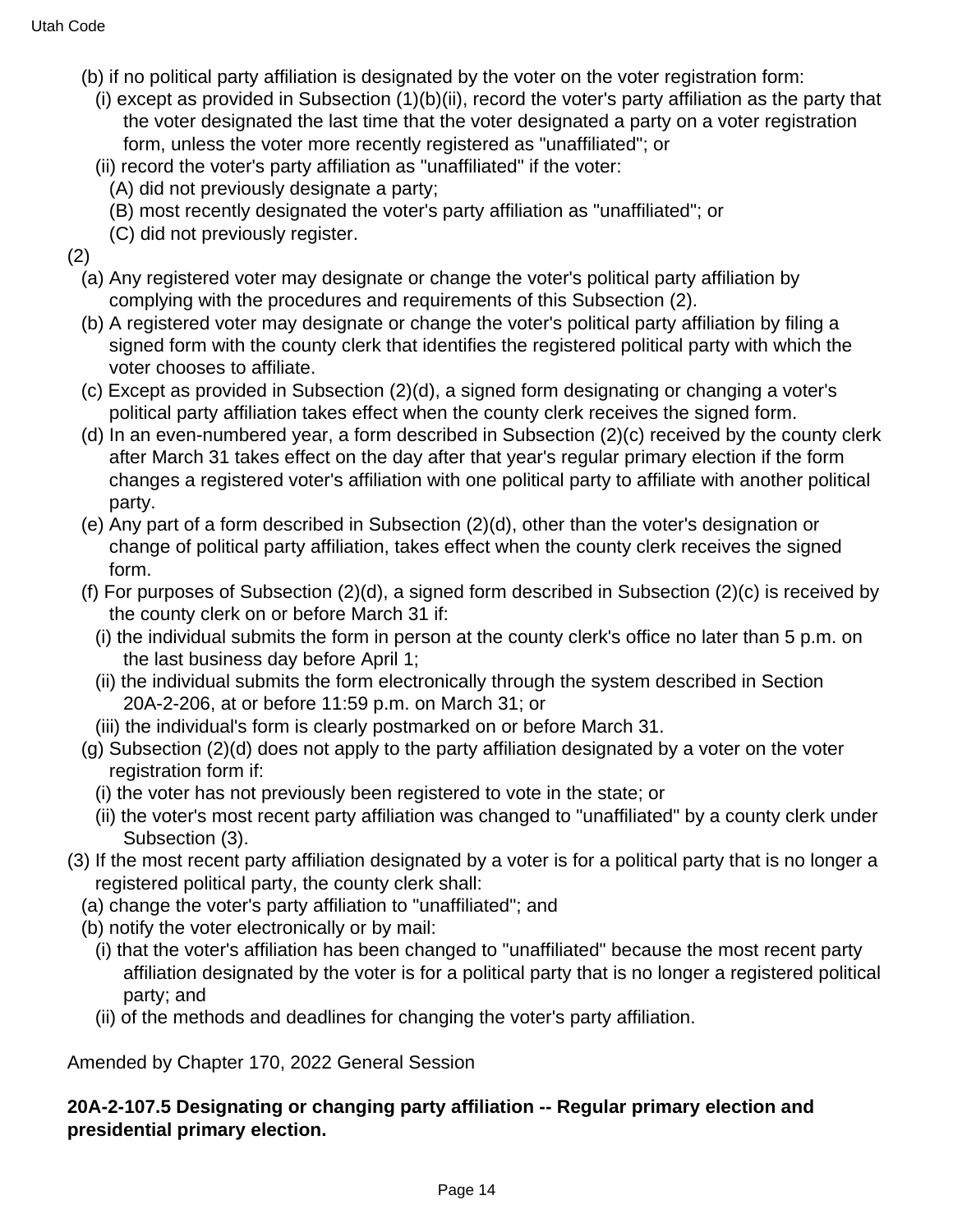- (1) At any regular primary election or presidential primary election:
	- (a) each county clerk shall provide change of party affiliation forms to the poll workers for each voting precinct within the county;
	- (b) except as provided in Subsection (1)(c), a registered voter who is classified as "unaffiliated" may affiliate with a political party by completing the form and giving it to the poll worker; and
	- (c) for an unaffiliated voter who was affiliated with a political party at any time between April 1 and the date of the regular primary election, a form described in Subsection (1)(a) takes effect on the day after the regular primary election.
- (2) An unaffiliated voter who affiliates with a political party as provided in Subsection (1)(b) may vote in that party's primary election.

Amended by Chapter 430, 2021 General Session

## **20A-2-108 Driver license or state identification card registration form -- Transmittal of information.**

(1) As used in this section, "qualifying form" means:

- (a) a driver license application form; or
- (b) a state identification card application form.
- (2) The lieutenant governor and the Driver License Division shall design each qualifying form to include:
	- (a) the following question, which an applicant is required to answer: "Do you authorize the use of information in this form for voter registration purposes? YES\_\_\_\_ NO\_\_\_\_";
	- (b) the following statement:

## "PRIVACY INFORMATION

 Voter registration records contain some information that is available to the public, such as your name and address, some information that is available only to government entities, and some information that is available only to certain third parties in accordance with the requirements of law.

 Your driver license number, identification card number, social security number, email address, full date of birth, and phone number are available only to government entities. Your year of birth is available to political parties, candidates for public office, certain third parties, and their contractors, employees, and volunteers, in accordance with the requirements of law.

 You may request that all information on your voter registration records be withheld from all persons other than government entities, political parties, candidates for public office, and their contractors, employees, and volunteers, by indicating here:

Yes, I request that all information on my voter registration records be withheld from all persons other than government entities, political parties, candidates for public office, and their contractors, employees, and volunteers.

REQUEST FOR ADDITIONAL PRIVACY PROTECTION

 In addition to the protections provided above, you may request that all information on your voter registration records be withheld from all political parties, candidates for public office, and their contractors, employees, and volunteers, by submitting a withholding request form, and any required verification, as described in the following paragraphs.

 A person may request that all information on the person's voter registration records be withheld from all political parties, candidates for public office, and their contractors, employees, and volunteers, by submitting a withholding request form with this registration record, or to the lieutenant governor or a county clerk, if the person is or is likely to be, or resides with a person who is or is likely to be, a victim of domestic violence or dating violence.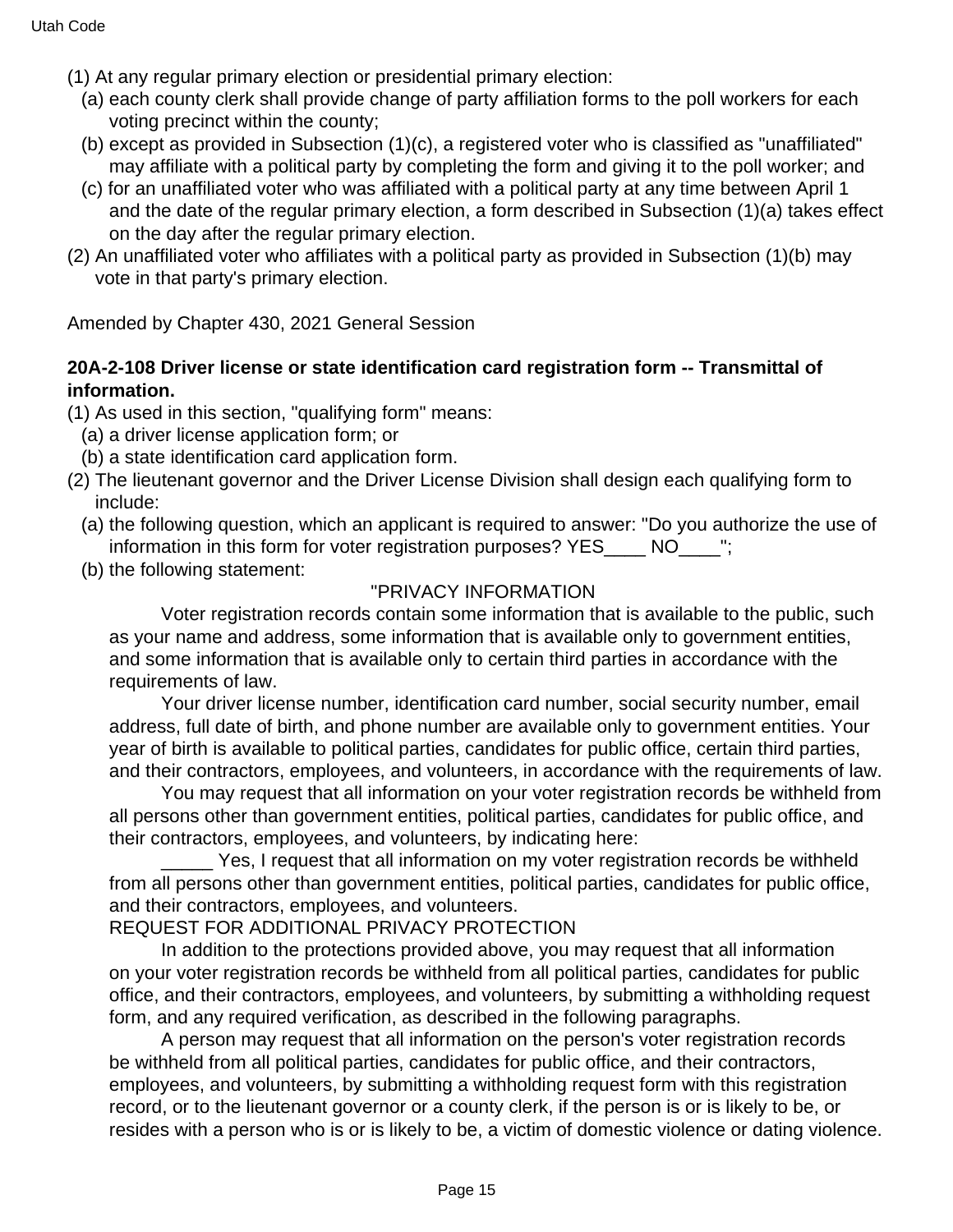A person may request that all information on the person's voter registration records be withheld from all political parties, candidates for public office, and their contractors, employees, and volunteers, by submitting a withholding request form and any required verification with this registration form, or to the lieutenant governor or a county clerk, if the person is, or resides with a person who is, a law enforcement officer, a member of the armed forces, a public figure, or protected by a protective order or a protection order."; and (c) beginning May 1, 2022, a section in substantially the following form:

------------------------------------------------------------------------------------------------------------------

#### BALLOT NOTIFICATIONS

 If you have provided a phone number or email address, you can receive notifications by text message or email regarding the status of a ballot that is mailed to you or a ballot that you deposit in the mail or in a ballot drop box, by indicating here:

Yes, I would like to receive electronic notifications regarding the status of my ballot.

- ------------------------------------------------------------------------------------------------------------------
- (3) The lieutenant governor and the Driver License Division shall ensure that a qualifying form contains:
	- (a) a place for an individual to affirm the individual's citizenship, voting eligibility, and Utah residency, and that the information provided in the form is true;
	- (b) a records disclosure that is similar to the records disclosure on a voter registration form described in Section 20A-2-104;
	- (c) a statement that if an applicant declines to register or preregister to vote, the fact that the applicant has declined to register or preregister will remain confidential and will be used only for voter registration purposes;
	- (d) a statement that if an applicant does register or preregister to vote, the office at which the applicant submits a voter registration application will remain confidential and will be used only for voter registration purposes; and
	- (e) if the applicant answers "yes" to the question described in Subsection (2)(a), a space where an individual may, if desired:
		- (i) indicate the individual's desired political affiliation from a listing of each registered political party, as defined in Section 20A-8-101;
		- (ii) specify a political party that is not listed under Subsection (3)(e)(i) with which the individual desires to affiliate; or
		- (iii) indicate that the individual does not wish to affiliate with a political party.

Amended by Chapter 100, 2021 General Session

## **20A-2-109 Statewide voter registration database -- Lieutenant governor to create -- Counties to participate -- Maintenance of database -- Cooperation with governmental entities -- Record security -- List of incarcerated felons.**

(1)

- (a)
	- (i) The lieutenant governor shall develop a statewide voter registration database.
	- (ii)
		- (A) The lieutenant governor may compare the information in the statewide voter registration database with information submitted by a registered voter to a state agency to identify a change in a registered voter's principal place of residence or name.